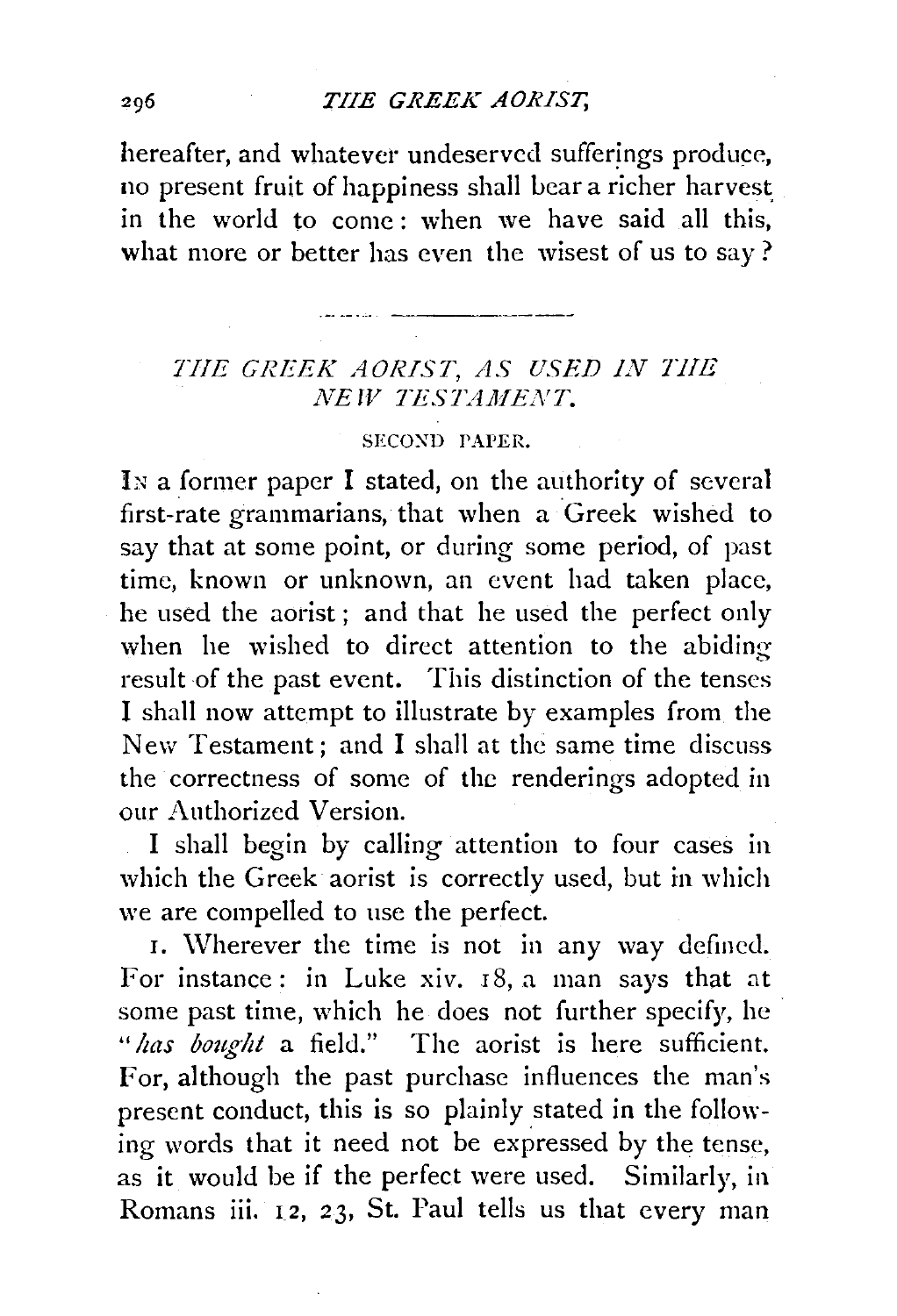*has,* at some time or times, *turned away* from God, antl *.simud.* Equally unlimited in time is the mention, in Romans iv. 7, of those "whose iniquities *have bem forgivm,* and whose sins *have bcm covered."* In Philippians iv. 11, St. Paul says, without considering when or how, that he "*has learnt* to be content." The indefiniteness of the aorist is very conspicuous in negative sentences. For in these it is quite clear that it covers the entire past up to the present moment. So Matthew viii. 10, "Not even in Israel *have I found* so much faith;" 1 Corinthians ii. 9, "Eye *hath* not *sem,* and ear *hath*  not *heard*;" I Timothy vi. 16, "Whom no one of men *hath scm;"* I John iii. 2, "It *hath* not yet *bem made manifest*;" and innumerable similar passages. It is equally conspicuous in questions. So Matthew xii. 3, *''Have* ye not *read* what David did?" John xii. 3S, .. \Vho *hath belie·vcd* our report?" John vii. 26, *"I/aue*  the rulers ever *known*?" Similar is the use of the aorist in the apodosis of conditional propositions. So John xv. 6, "If any one abide not in me, he *hath been .cast* outside like the branch." In this last case the perfect is equally appropriate, as in Romans xiv. 23, <sup>44</sup> If he eat he *is condemned*," and differs in signification from the aorist only inasmuch as it directs attention to the lasting results of the supposed event. But in the former passage the finality of the punishment is sufficiently indicated by the mention of fire and burning, and therefore the perfect is needless.

2. Because of its indefiniteness, the aorist is used for events which have occurred frequently and for states which have lasted during a longer or shorter period of the past up to the present moment. So Mark x. 20, "All these *I have kept* from my youth;"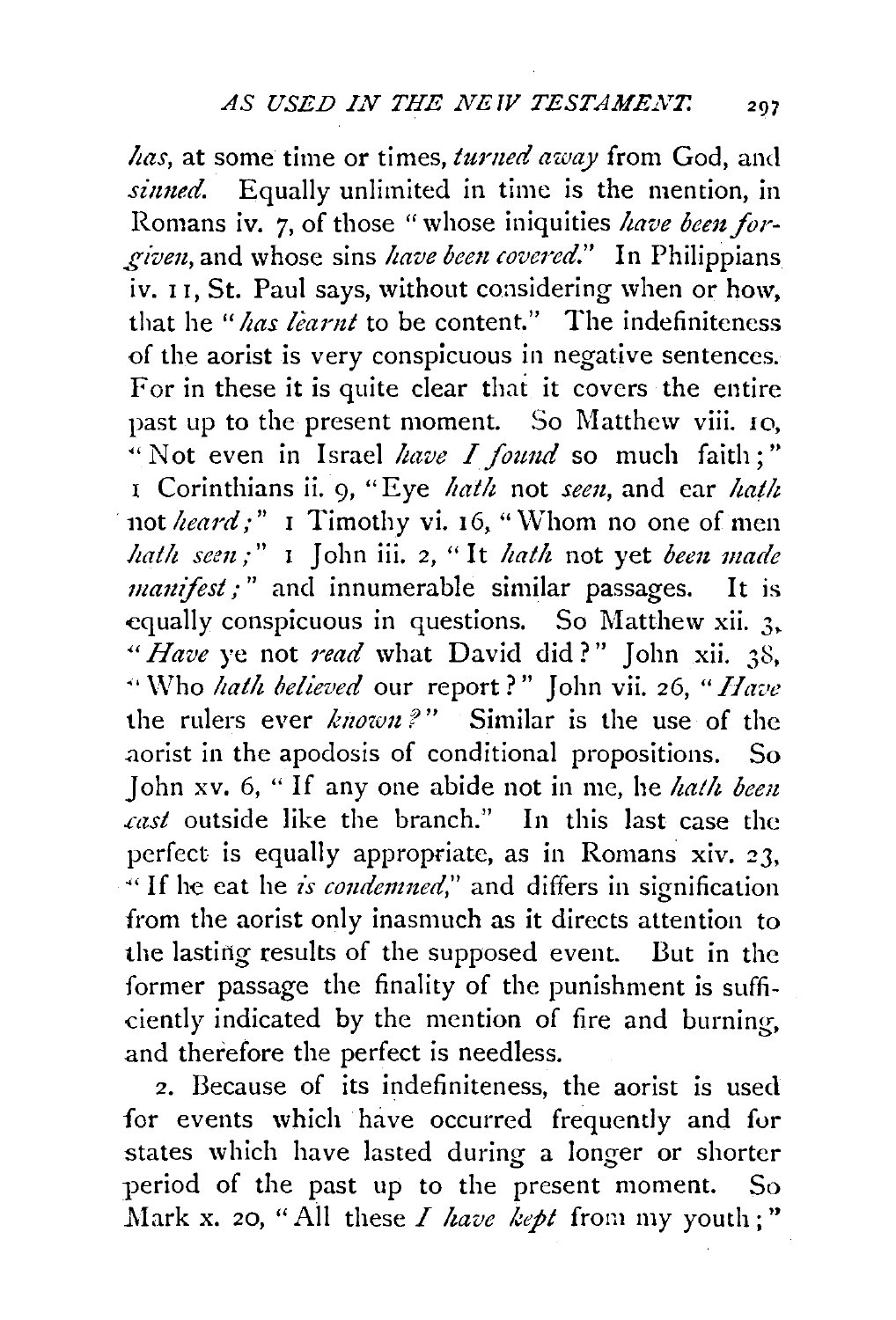I Corinthians xv. 49, "We *have borne* the image of the earthy." ·These quotations and others similar prove that the aorist does not, as the English preterite does, imply that the action or state has ceased, any more than it implies, like the English perfect, that it continues to the present. This can be determined in Greek only by the meaning of the words used and by the context.

3. The aorist is also used for events which have just taken place. So Mark v. 35, "Thy daughter has *died.*" We should say, " Thy daughter is dead," for English thought prefers to look at the state which the dead one has entered; whereas the Greeks thought chiefly of the event of death. Of this use of the aorist we have numberless instances. "A friend of mine *has arrived*;"<sup>1</sup> " The hour *has come*;"<sup>2</sup> " Thy alms *have* gone up;" 3 "The gods *have come down*;" + " Babylon *has fallen* and *has become*," &c. 5 In these cases the aorist leaves the time of the event altogether undetermined. The correct rendering of Revelations xix. 6 is, "The Lord God has become king;" according to theconstant classic use of the aorist in verbs denoting a state. So Kuhner says: " Because the aorist expresses the simple occurrence of an action in the past. it describes very often the commencing of an action, and indeed not only in the indicative, but also in all other forms. . • . This use is very conspicuous in verbs. of which the present tense denotes a state, as *βασιλεύω*, I am king; *εβασίλευσα*, I became king."<sup>6</sup> Similarly, Mark iii. 21 should be, "He has gone out of his mind." We notice that in every one of the foregoing passages

| <sup>*</sup> Luke xi. 6. | $2$ Mark xiv. 41.           | <sup>3</sup> Acts x. 4.             |
|--------------------------|-----------------------------|-------------------------------------|
| $4$ Acts xiv. $II.$      | <sup>5</sup> Rev. xviii. 2. | <sup>6</sup> Greck Grammar, 306. 5. |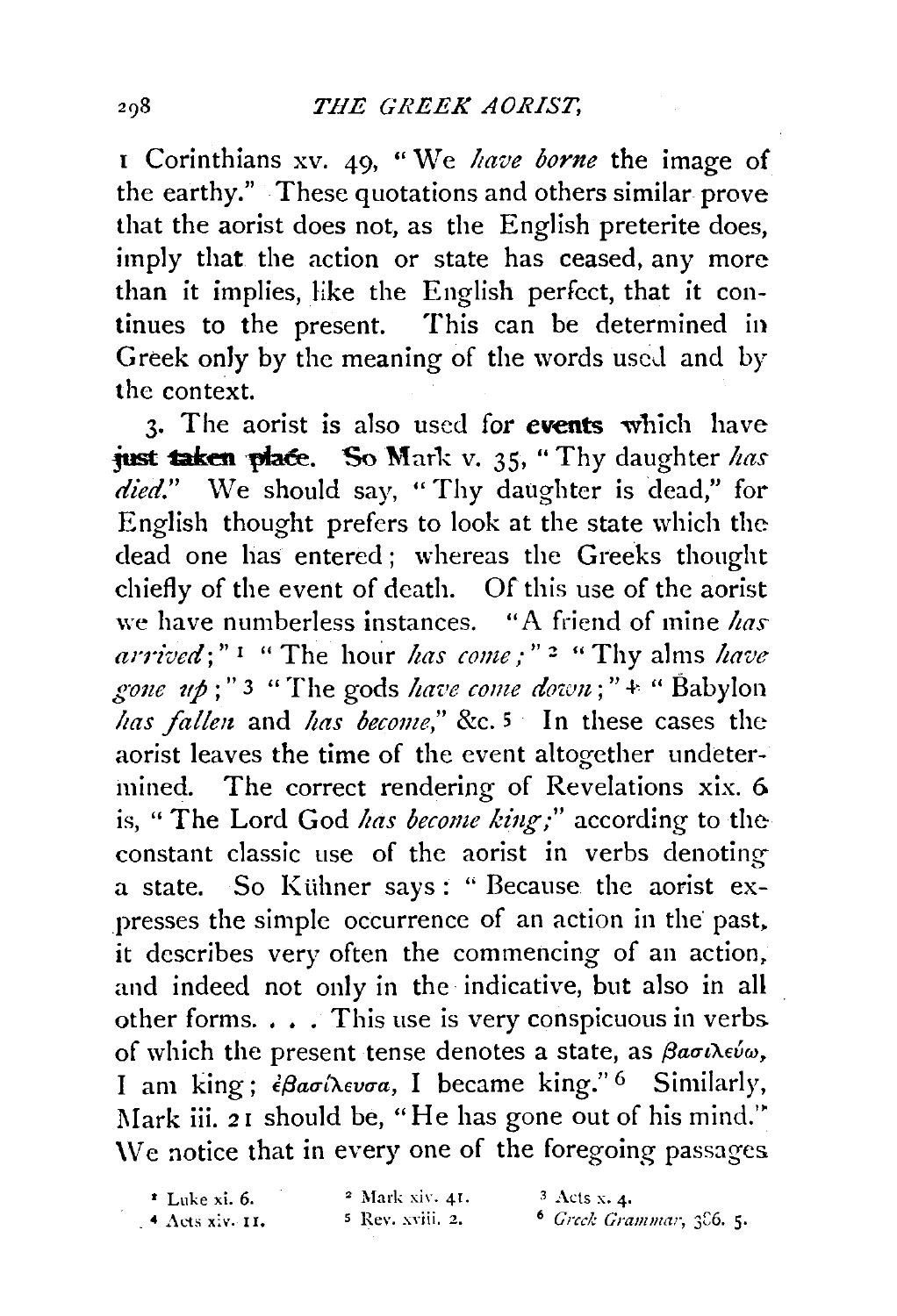we are unable to translate the aorist by the English preterite.

4· The indefiniteness of the aorist permits it to be joined, and it is very often joined, to adverbs of absolute present time. Hence we read, in Matthew xxvi. 65, "Now ye *have heard* the blasphemy;" John xiii. 31, "Now *has* the Son of Man *been glorified*;" Romans v. 11; vi. 22; vii. 6; xi. 30; Matthew ix. 18; Revelations xii. 10: also Matthew v. 28, "He has already *committed adultery;"* I Coririthians iv. 8 ; 1 Timothy v.  $15$ : Matthew xxvii.  $19$ , "Many things *have I suffered* to-day;" Luke ii. 11. In all these we are compelled by English idiom to use the perfect ; and we feel that in all of them the English perfect reproduces very accurately the sense of the Greek aorist.

I shall now call attention to a passage in which to render the aorist by a preterite would make good English, but would give a wrong sense. To translate Romans xi. 1, "Did God cast away his people?" would limit the reference of the question to the times of Isaiah mentioned in the previous verse; whereas it is quite evident that St. Paul refers to the men of his own day. The English perfect reproduces the indefiniteness of the Greek aorist, and leaves the reader's mind at liberty to revert to the unbelieving Jews, who are the chief matter of this part of the Epistle. This passage warns us not to assume that because an English preterite gives good sense as a rendering of an aorist, it therefore reproduces correctly the Greek writer's meaning. And, even where the preterite is the best rendering of the aorist, we must be careful lest we put into the aorist a limitation be-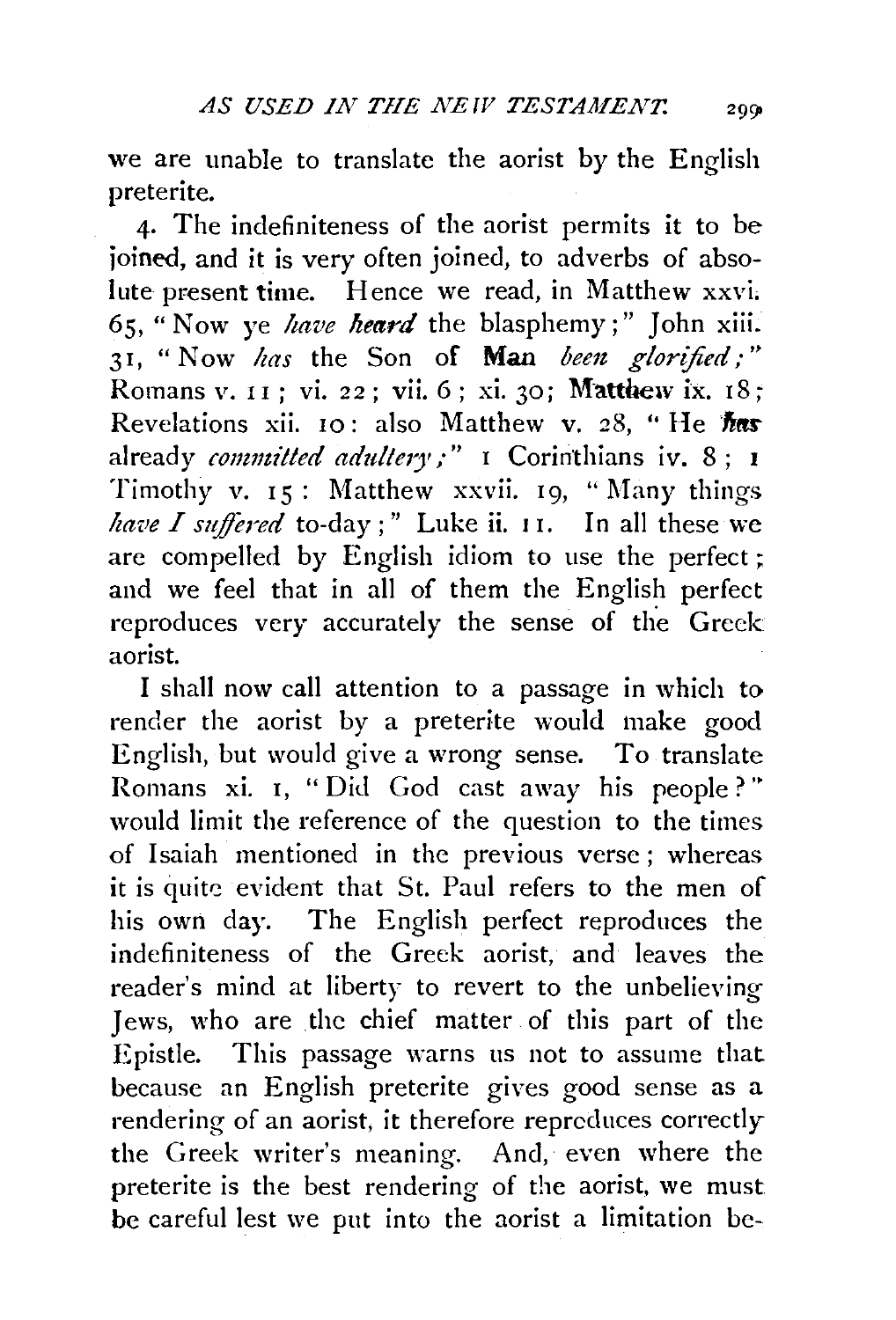longing only to the English tense. For instance, in Ephesians ii. 5,· 6, St. Paul has in mind, doubtless, the resurrection and ascension of Christ ; and we may therefore correctly translate his aorists by our preterite. But this reference is indicated, not by the tense used, but by the context; and it by no means exhausts the Apostle's meaning. Our quickening together with Christ is not complete until, by personal spiritual contact with the dead and risen Saviour, we become ourselves spiritually dead and risen. The translator has no more difficult work than to decide whether in cases like this the aorist is better represented in English by a preterite or a perfect. For, by using the preterite, he is in danger of saying more, by using the perfect, of saying less than the Greek writer intended.

The aorist in Matthew iii. 17 and parallel passages was suggested probably by the Hebrew perfect in such places as Isaiah lxii. 4, Malachi ii. 17, where the Seventy correctly use the aorist. It may be rendered, "In whom I *have taken pleasure.*" An instructive but not exact parallel is found in Colossians i. 19: "Because in Him [the Son] He [the Father] was pleased that all the fulness should make its abode." Each passage refers to a mental act, in the eternal past, of the Father contemplating the Son. To speak of an act in eternity may seem to be a contradiction in terms ; but only thus can we finite ones conceive the eternal inward activity of God.

We now consider the perfect tense. We have already remarked that, whereas the Greek aorist signifies less, and therefore covers more ground than our preterite, the Greek perfect signifies much more, and has, therefore, a narrower use than the English tense. Only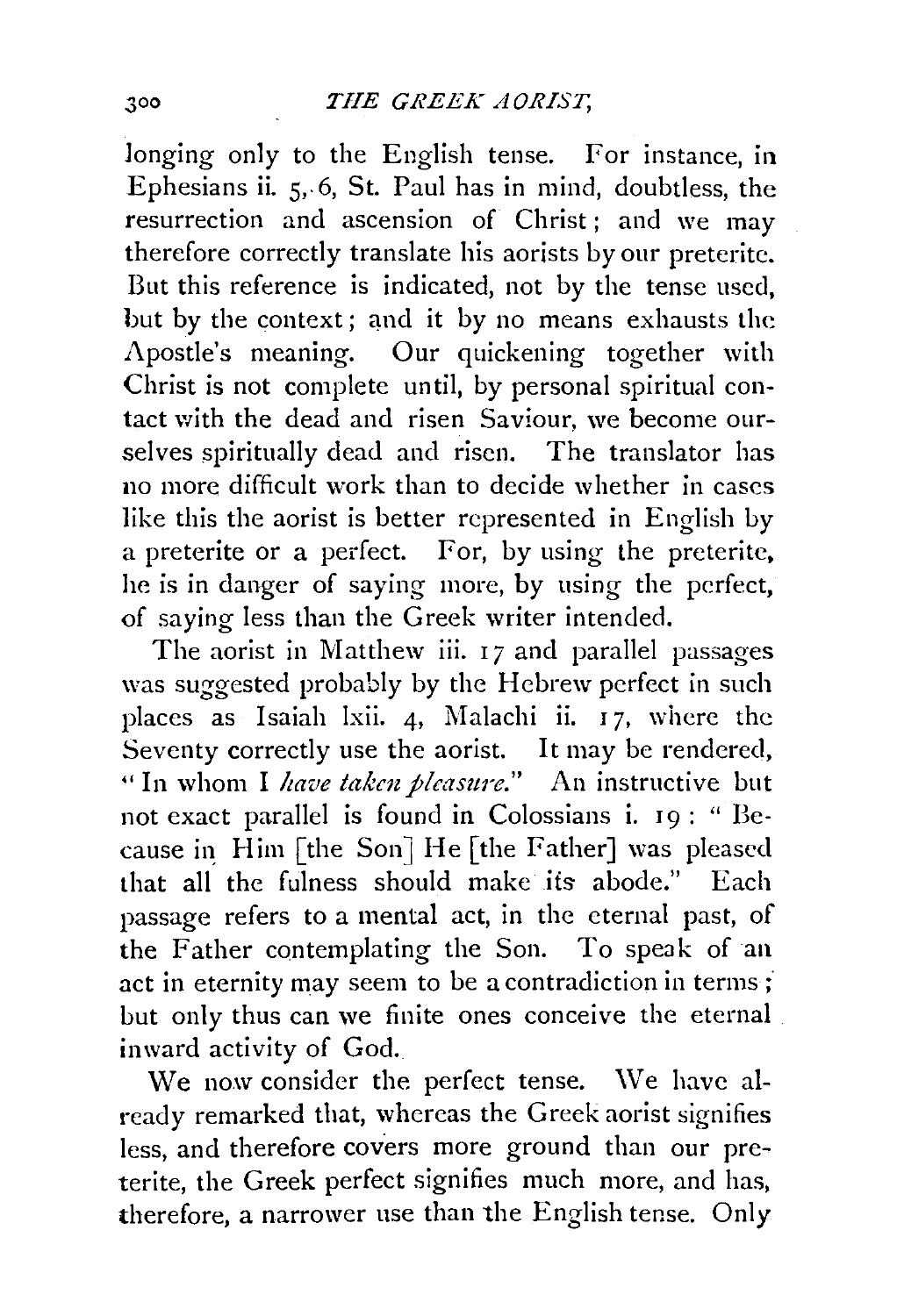very imperfectly can its double sense of past event and present result be reproduced in our language. Frequently, in translating, we have to choose which of these elements we will allow to fall into the background. For example, we may translate I Corinthians i. 2, with equal correctness and equal imperfection. ( ither "To them that arc sanctified," or, "To them that have been sanctified," according as we choose to make prominent the present state, or past event, of sanctification. In such cases the decision rests with the tact of the translator. But the careful student will observe and appreciate the full Greek sense, even. when unable to reproduce it in translation.

In Acts iii. 12 the perfect,  $\pi \epsilon \pi o \eta \kappa o \sigma \nu$ , points to the permanence of the work wrought on the lame man. In Galatians iii. 18, the same tense calls attention to the abiding result of the promise given by God's favour to Abraham. And innumerable similar cases may be quoted.

The fuller significance of the perfect as compared with the aorist is very conspicuous in  $I$  John iii. 6, where, if we replace the perfect by the aorist, the assertion ceases to. be true. " Every one who sins" either " hath not seen him," or the effects of the vision. have passed away. For *εώρακεν* and έγνωκεν denote a. vision and a knowledge of which the effects abide. These words are, indeed, an exposition of those foregoing: "Every one that remaineth in him doth not sin"

When the mind is occupied with the results of an event, as is ahvays the case when the Greek perfect is used, we are comparatively indifferent to details of time and circumstances. Consequently, it is but seldom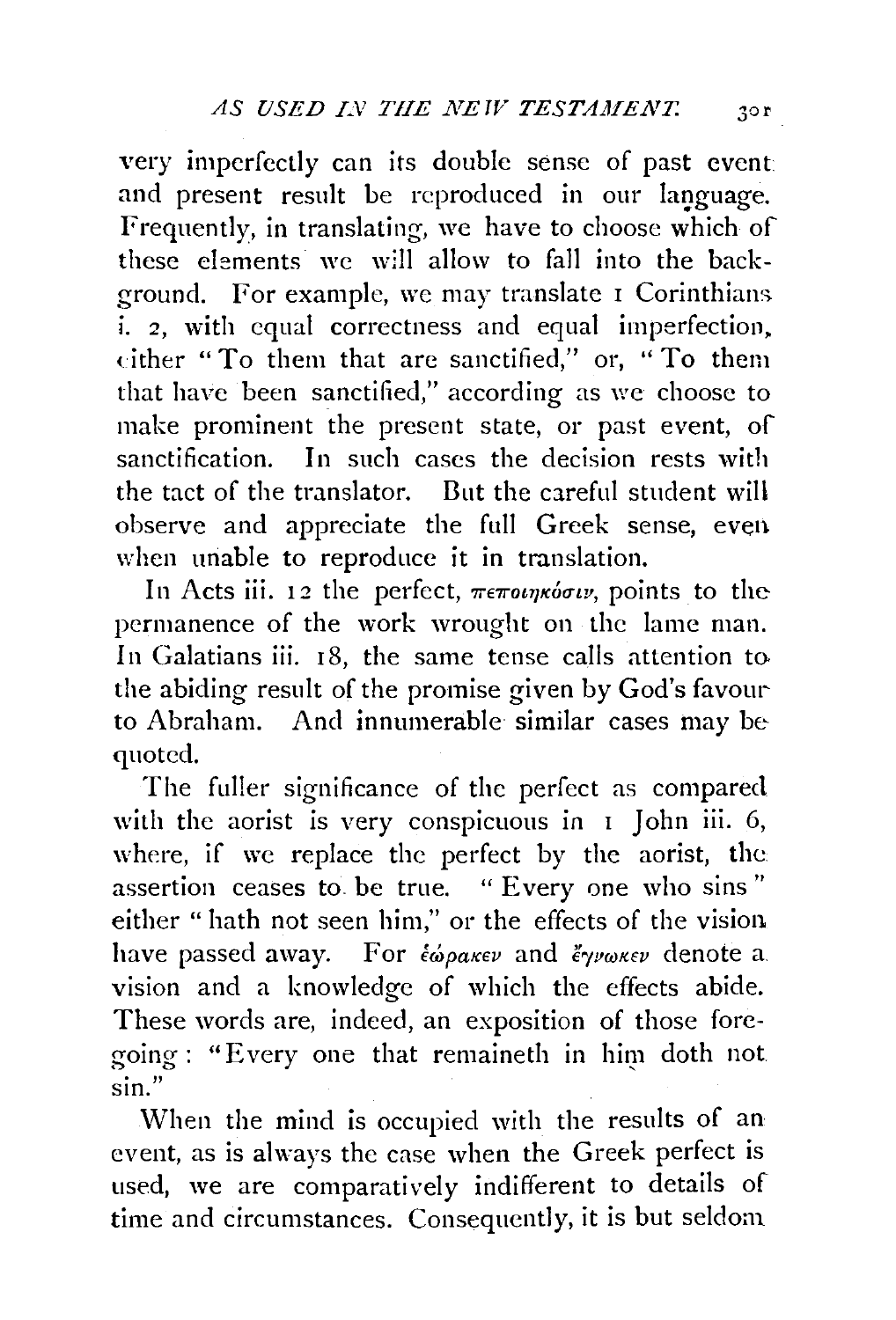that this tense refers evidently and conspicuously to a definite time at which the event took place. But it does so sometimes. And, in these cases, we are almost compelled to render it by our preterite. But, so great is the loss of significance involved in this, that we may well doubt whether this loss be not a greater evil than the uncouthness of using the English perfect. For, although the aorist is often accurately and fully represented by an English perfect, the full significance of the Greek perfect, which is but poorly reproduced even by our perfect, is reproduced still more imperfectly by our intensely matter-of-fact preterite. Yet, if we wish to write idiomatic English, we are compelled, at any sacrifice, thus to translate it. For instance, in Matthew i. 22, our idiom seems to require, "All this was done," as in the Authorized Version; but this rendering leaves out of sight the great truth, indicated by the Greek tense, that the event narrated made an abiding mark on the history of the world. In Matthew xiii. 46. the Greek perfect, which we are also compelled to render by our preterite, depicts the abiding effect upon the man's commercial position of selling all that he has. And the force of the perfect is increased by contrast with the aorists around. The midnight cry in Matthew xxv. 6 is in the perfect tense, because it completely changed the aspect of affairs. The perfect of the verb " to have" denotes the event of entrance into a state of possession (which is the ordinary sense of the aorist of verbs denoting a state), together with the abiding state of possession. In 2 Corinthians i.  $\theta$ ,  $\epsilon \sigma \gamma \dot{\eta} \kappa a \mu \epsilon \nu$ tells us that the sentence of death pronounced in the inner consciousness of St. Paul and his companions had left its abiding mark in them. In a similar sense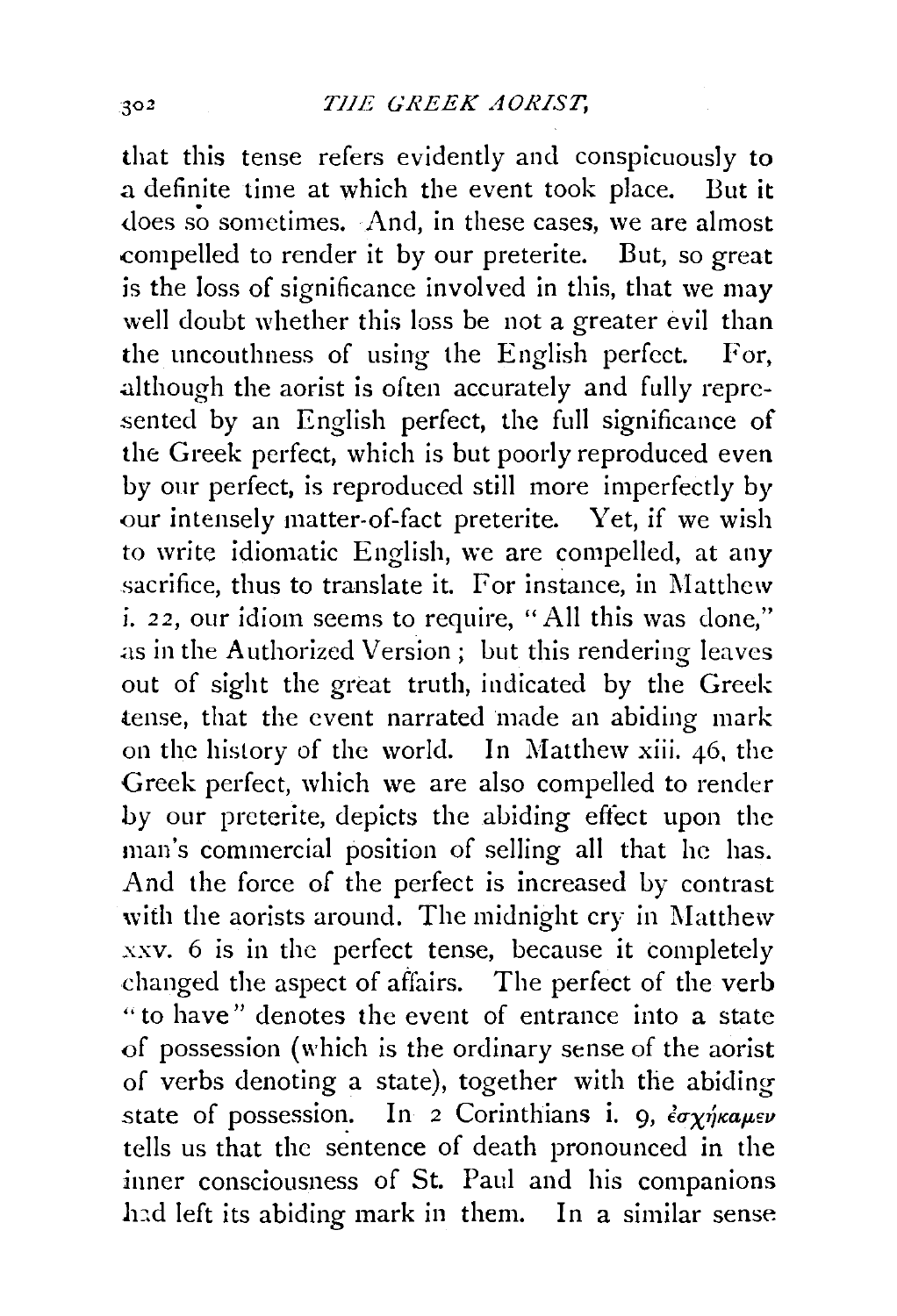the same word is found in  $2$  Corinthians ii. 13, and more likely than not in Chapter vii. 5. The words of Christ to St. Paul, recorded in 2 Corinthians xii, 9, and introduced by the word,  $\epsilon \check{\iota} \rho \eta \kappa \epsilon \nu$ , became an abiding voice within him. The woman's transgression, recorded in *I* Timothy ii. 14, *έν παραβάσει γέγονεν*, left its deep and abiding mark on the whole race. The blood shed at the inauguration of the tabernacle, to which reference is made in Hebrews ix. 18,  $\epsilon_{\text{Wekka}}/\nu_{\text{U}}$  had an abiding significance. In all these cases our Authorized Version uses the preterite: and in all, our idiom demands either a preterite or a circumlocution. But whatever translation we adopt, we must carefully observe the full force of the Greek tense.

In the former paper I quoted John xi. 44 in proof that the Greek perfect does not imply that all the consequences of the past event remain. Another inte resting proof of the same is found in the first of the three conspicuous perfects of Mark v. 4 : " Because of his having been bound often with fetters and chains." No one who thought of the maniac could forget that he had been bound; and that therefore his present freedom was a proof that he had torn asunder his chains.

Sometimes the extra significance of the perfect as compared with the aorist is hardly perceptible. But it is doubtful whether it is ever altogether absent. It is perhaps least observable in Hebrews vii. and xi. But the tithes laid upon Abraham may 1 be looked upon as having a permanent result in the teaching therein embodied. So may the fact that Christ sprang from the tribe of Judah,<sup>2</sup> and that of that tribe no one ministered

<sup> $I$ </sup> Ileb. vii, 6, 9.  $2 \tI \tI \tI$ .  $2 \tI \tI \tI$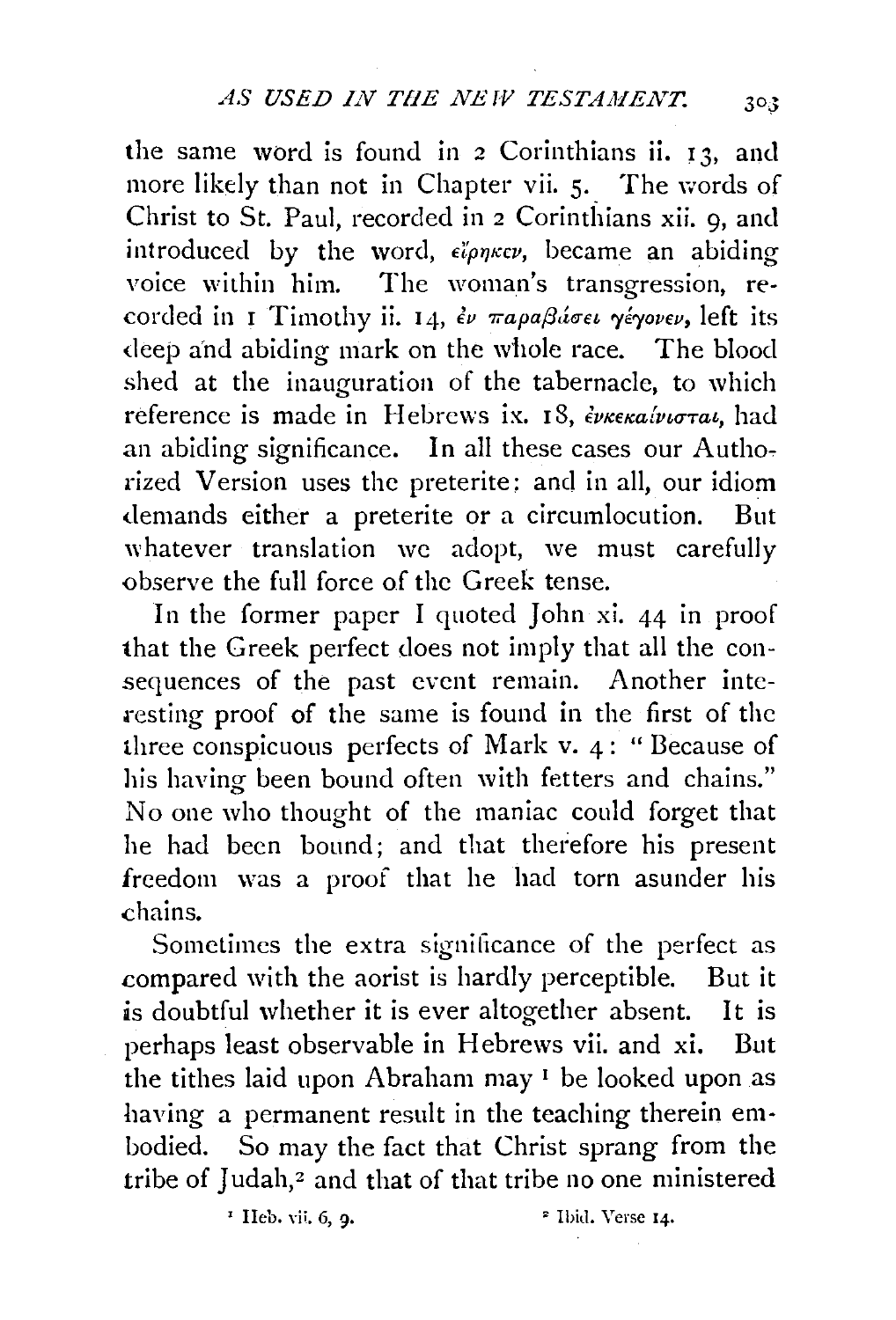at the altar. 1 The perfects in Hebrews xi. I *7,* 28, may perhaps be explained Ly the abiding importance of the teaching involved in the actions of Abraham and Moses. In short, the perfect is used as being the more significant tense.

The foregoing examples confirm a remark made in the former paper, that the choice between the aorist and the perfect lay frequently with the writer's mode of viewing the event, and even with his habit of mind. St. John's conspicuous fondness for the perfect arose evidently from his contemplative disposition, prone to look at results. A similar fondness for the same tense. arising from a similar cause, may be noticed in the writings of Aristotle.

Very instructive is the combination in one sentence of aorist and perfect. In Romans xiii. 12 the night is beautifully represented as an active procession of dark moments which has nearly gone by; and the aorist is accurately used to denote its progress up to the present moment, as of something of which soon no trace will be left. The following perfect tells us that the day has drawn near, and that its brightness will continue. \V *e* may translate : "The night has advanced far, and the day is near," or, "has drawn near." . In  $\bar{1}$  Corinthians iv. 8, the perfect tense, which comes first, speaks in irony of the supposed fulness as abiding ; and, since it is needless to repeat the idea of permanence, which is clearly understood, the following verbs are aorists. We may translate: "You are made full; you have become rich." In Philippians iii. I 2, *€Xaf3ov* looks merely at the spiritual act or acts, sudden or gradual, by which St. Paul might be supposed to have obtained a realisa-

' Hebrews Yii. 13.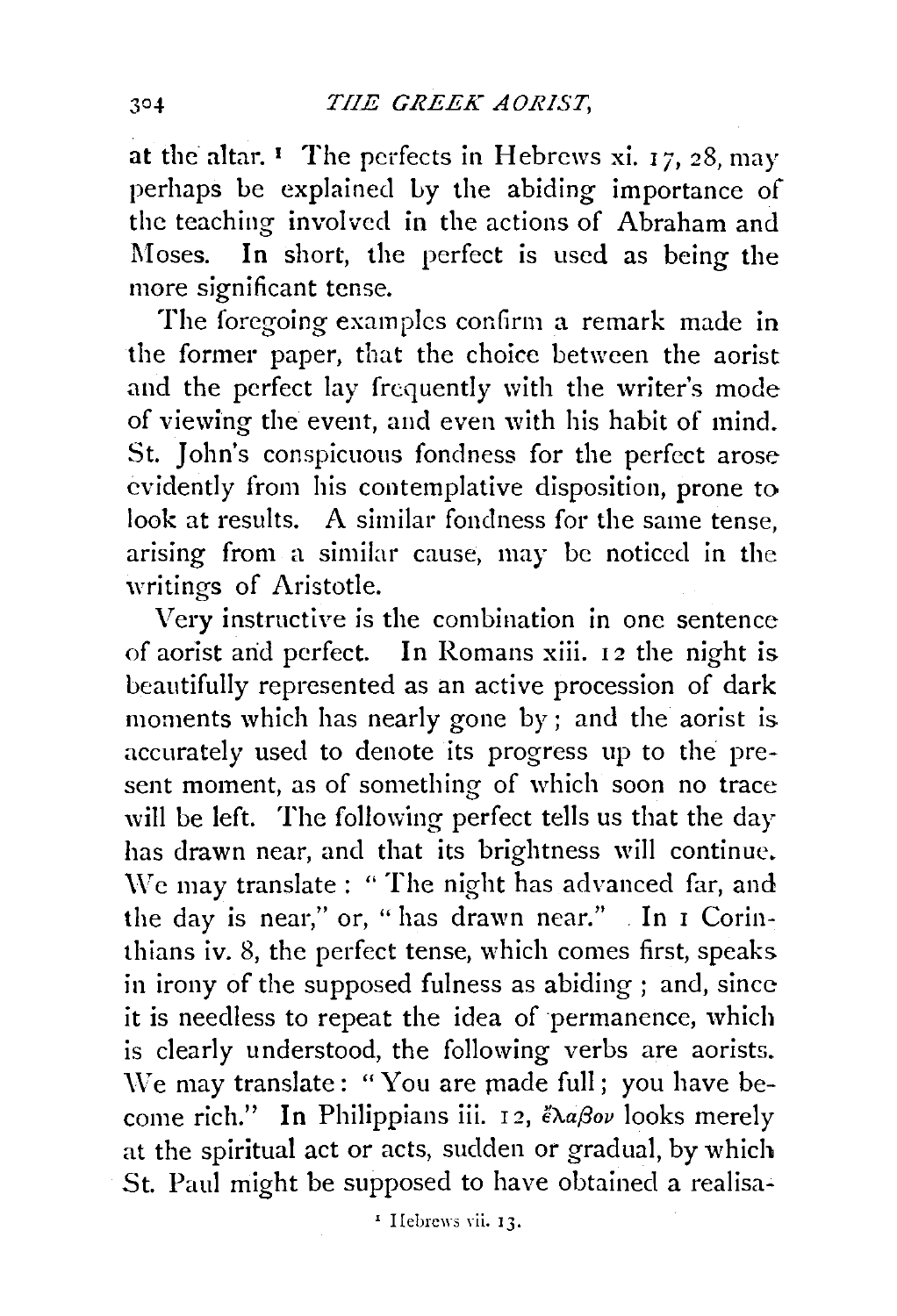tion of Christ's purpose touching him ; the following perfect tense looks at what would be the abiding result of such spiritual acquirement. The distinction of tenses is admirably reproduced by Dr. Ellicott thus: " Not that I have already obtained, or am already made perfect." In James i. 24, the man's contemplation of himself in the glass was momentary and without result : his removal from the glass was permanent. The relation of tenses in  $I$  John v.  $I8$  is similar to that in I Corinthians iv. 8. In Revelation v. 7; viii. 5; xi. I 7, the extra significance of the perfect as compared with the aorist, which might have been used, is slight. But that the writer prefers the less common  $\epsilon \lambda \eta \phi \epsilon \nu$ rather than the very common  $\partial \alpha \beta \epsilon \nu$  suggests that he had a reason for doing so. And the perfect tense indicates that the Lion of Judah, whose act of coming was over in a moment (hence the aorist  $\hat{\eta} \lambda \theta_{\epsilon} \nu$ ), retained the book which he took ; and that the angel kept in his hand the censer, whereas the act of filling it and casting its contents to the earth was done and done with at once. After the perfect in Chapter xi. 17, denoting the permanence of the power then assumed, the aorist was sufficient, as in I Corinthians iv. 8, <sup>1</sup>John v. I8.

So far we have spoken only of the indicative mood. But it is worthy of notice that in Greek the distinction of aorist and perfect continues throughout all the moods. In the English tenses such continuance not only does not exist, but is inconceivable. But in all the Greek moods the aorist represents the action as already done; the present tense, as now being done; the perfect, as already done, and now continuing in its results. This distinction is very conspicuous in the VOL. XI. 22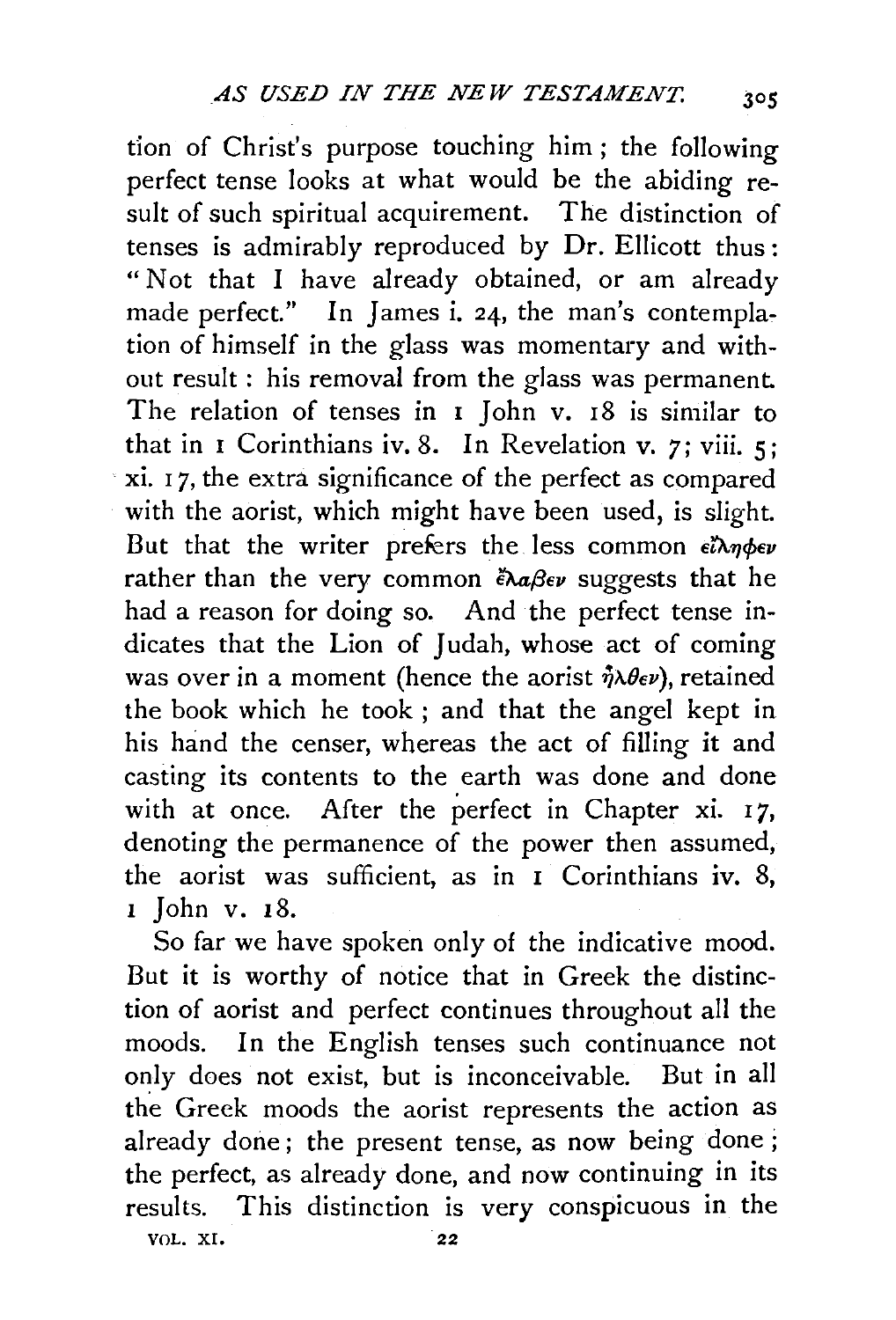participle. We are usually obliged to render both aorist and perfect participles by the English form, " having done." And in doing so, we feel that this form reproduces fully and accurately the aorist participle, whereas it falls far below the full significance of the perfect participle. In the imperative, optative, and subjunctive moods the best way to bring out the force of the Greek tenses is to transpose the sentence, by. circumlocution, into the indicative mood. For example, the aorist imperative in Mark i. 44 bids the man so to act that he may be able to say, "I have' shewn myself," "have offered." We have an equivalent to the aorist imperative, as distinguished from the present, in the colloquial form, "Have done." The rarity of the perfect imperative is easily accounted for by the fact that in most commands, if the act commanded be done, the results will follow of themselves, and therefore need not be expressly referred to. The aorist is therefore sufficient. But in Mark iv. 39 it was needful to bid the raging sea both to become calm and to remain so. Hence the perfect  $\pi \epsilon \phi / \mu \omega \sigma$ . The same tense, used in the sense maintained in this article, is frequent in the writings of Aristotle; *e.g., Nicom. Ethics*, I. iii. 8; vi. 16; vii. 17. In classic Greek the same distinction of the tenses is maintained in the subjunctive and optative moods. For instance, Plato, *Republic*, 614a: *ίνα... άπειλήφη τὰ υπο του κ. τ.λ.*:-"That each one of them may receive, and thus be permanently richer." And Xenophon, *Anabasis,* I. ii. 21 : λέγων ότι λελοιπώς είη Συέννεσις τα άκρα - " That the heights had been, and were still, deserted by Syennesis." The comparative rarity of these forms is accounted for in the same way as the rarity of the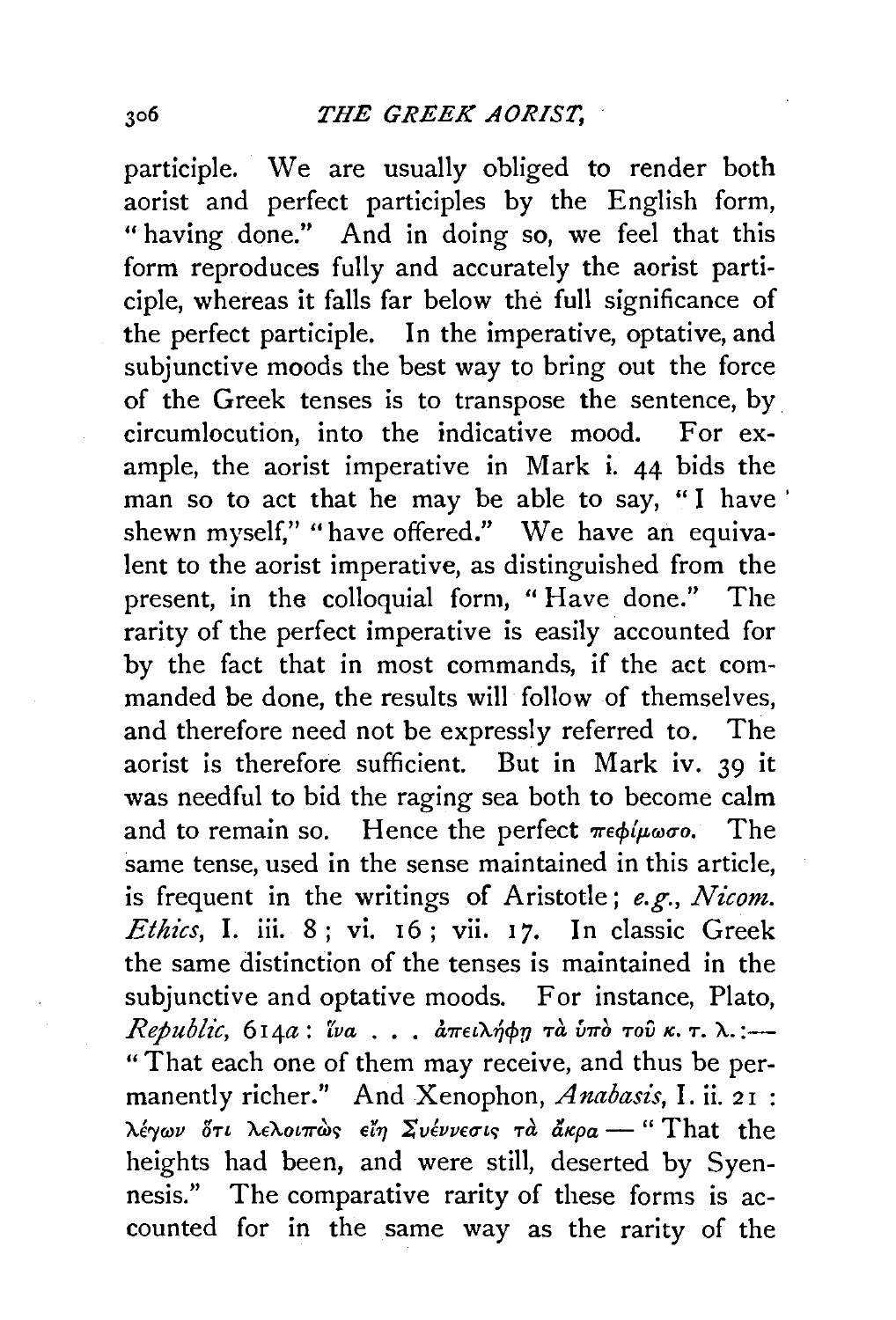perfect imperative in the New Testament. Nevertheless, the existence of them confirms the results obtained above by our study of the aorist and perfect tenses in the indicative mood.

The classic distinction of the aorist and present tenses in the indicative, subjunctive, and infinitive moods is strictly maintained in the New Testament, and affords further support to the foregoing explanation of the significance of the aorist. The present tense contemplates the action as still going on, the aorist as already complete. So John xvi. 21 : a woman in actual labour,  $\delta \tau a\nu \tau \nu \tau \eta$ , is in pain (note the aorist,  $\partial_l \lambda \theta \epsilon \nu$ ); but when she has borne the child *(γεννήση)*, she forgets her pain. The present infinitive, as being less common, is always emphatic. It affords a key to the difficult passage, Hebrews vi. 6. The writer asserts that *renewing* and *crucifying again* cannot be in process together. The distinction of tenses harmonizes I John ii. I (*dáv τις αμάρτη*) with Chapter iii. 9 *(ου δύναται* άμαρτάνειν).

To sum up, the Greek aorist simply says that an event has taken place, without giving us any idea whatever about its time, duration, frequency, or effect. The perfect says also that its results abide. Whenever it is evident that the event took place at some definite time present to the speaker's thought, or at some time altogether past, the sense of the aorist may be fully and accurately reproduced by the English preterite, which, like the aorist, is essentially a matter-of-fact tense. But, if the time be not definite, or not altogether past, we must generally use the English perfect. And in not a few cases the translator's best judgment is taxed to determine whether the Greek aorist will be